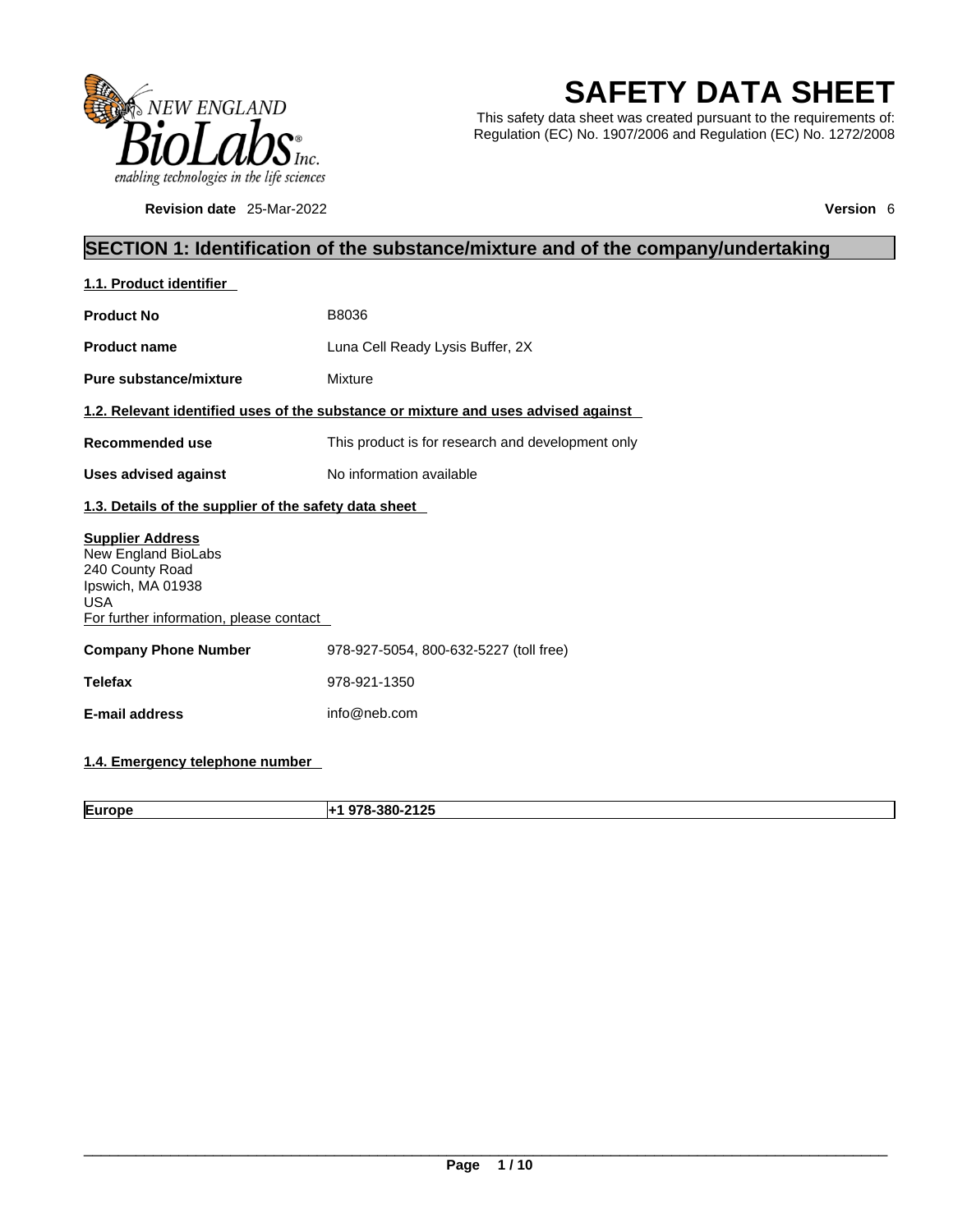# **SECTION 2: Hazards identification**

# **2.1. Classification of the substance or mixture**

*Regulation (EC) No 1272/2008* 

This mixture is classified as not hazardous according to regulation (EC) 1272/2008 [CLP]

#### **2.2. Label elements**

This mixture is classified as not hazardous according to regulation (EC) 1272/2008 [CLP]

#### **Hazard statements**

This mixture is classified as not hazardous according to regulation (EC) 1272/2008 [CLP]

#### **2.3. Other hazards**

No information available.

## **Endocrine Disruptor Information**

| Chemical name |                                        | EU - REACH (1907/2006) - Article 59(1) EU - REACH (1907/2006) - Endocrine |
|---------------|----------------------------------------|---------------------------------------------------------------------------|
|               | - Candidate List of Substances of Very | Disruptor Assessment List of                                              |
|               | High Concern (SVHC) for Authorisation  | <b>Substances</b>                                                         |
| Igepal CA-630 | Endocrine disrupting properties        |                                                                           |
|               |                                        |                                                                           |
| Chemical name |                                        | Endocrine disrupting properties in accordance with the                    |

| Chemical name | Endocrine disrupting properties in accordance with the<br>criteria set out in Commission Delegated Regulation (EU)<br>2017/2100(3) or Commission Regulation (EU) 2018/605(4) |  |
|---------------|------------------------------------------------------------------------------------------------------------------------------------------------------------------------------|--|
| Igepal CA-630 | Endocrine disrupting properties                                                                                                                                              |  |

# **SECTION 3: Composition/information on ingredients**

#### **3.1 Substances**

Not applicable

### **3.2 Mixtures**

| Chemical  | Weight-% | <b>REACH</b> registration | EC No                    | Classification according | Specific                 | <b>IM-Factol M-Factor</b> |
|-----------|----------|---------------------------|--------------------------|--------------------------|--------------------------|---------------------------|
| name      |          | number                    |                          | to Regulation (EC) No.   | <b>Concentratiol</b>     | (long-ter                 |
|           |          |                           |                          | 1272/2008 [CLP]          | In limit (SCL)           | m)                        |
| lgepal    | 0.1 - 1  | No data available         | $\overline{\phantom{0}}$ | No data available        | $\overline{\phantom{0}}$ |                           |
| CA-630    |          |                           |                          |                          |                          |                           |
| 9002-93-1 |          |                           |                          |                          |                          |                           |

#### **Full text of H- and EUH-phrases: see section 16**

#### *Acute Toxicity Estimate*

If LD50/LC50 data is not available or does not correspond to the classification category, then the appropriate conversion value from CLP Annex I, Table 3.1.2, is used to calculate the acute toxicity estimate (ATEmix) for classifying a mixture based on its components

| Chemical name              |              | Oral LD50 mg/kg  Dermal LD50 mg/kg  Inhalation LC50 - 4   Inhalation LC50 - 4   Inhalation LC50 - 4 | mg/L              | hour - dust/mist -   hour - vapor - mg/L   hour - gas - ppm |                   |
|----------------------------|--------------|-----------------------------------------------------------------------------------------------------|-------------------|-------------------------------------------------------------|-------------------|
| Igepal CA-630<br>9002-93-1 | 1800<br>1700 | No data available                                                                                   | No data available | No data available                                           | No data available |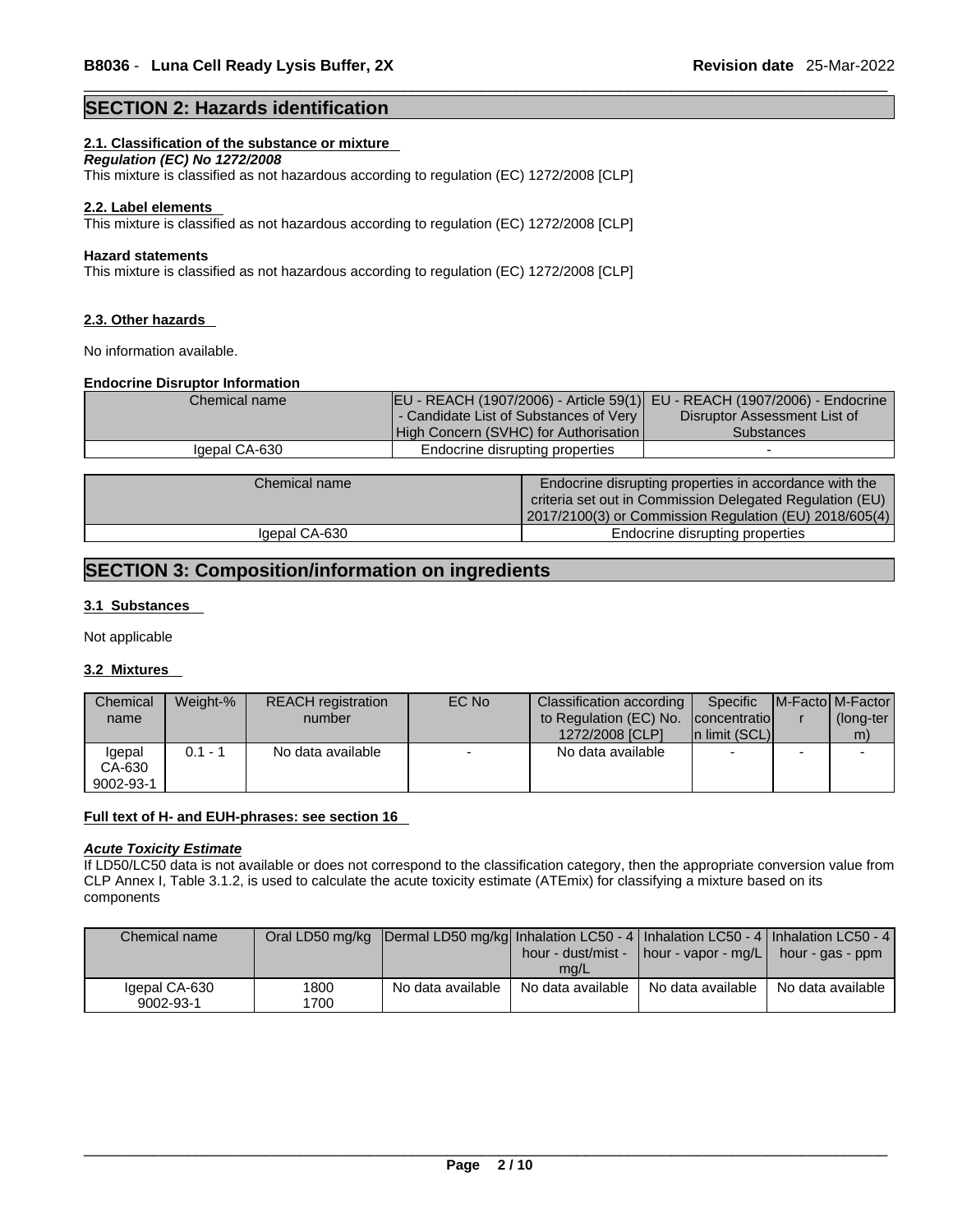This product contains one or more candidate substance(s) of very high concern (Regulation (EC) No. 1907/2006 (REACH), **Article 59)** 

| 'homi<br>emical name     | <b>CAS No</b> | <b>Weight-</b> |
|--------------------------|---------------|----------------|
| coo<br>nenal<br>. CA-03U | 9002-93-      | . v.           |

# **SECTION 4: First aid measures**

**4.1. Description of first aid measures**

| <b>Inhalation</b>                                                               | Remove to fresh air.                                                                                                    |  |
|---------------------------------------------------------------------------------|-------------------------------------------------------------------------------------------------------------------------|--|
| Eye contact                                                                     | Rinse thoroughly with plenty of water for at least 15 minutes, lifting lower and upper eyelids.<br>Consult a physician. |  |
| <b>Skin contact</b>                                                             | Wash skin with soap and water. In the case of skin irritation or allergic reactions see a<br>physician.                 |  |
| Ingestion                                                                       | Rinse mouth.                                                                                                            |  |
| 4.2. Most important symptoms and effects, both acute and delayed                |                                                                                                                         |  |
| <b>Symptoms</b>                                                                 | No information available.                                                                                               |  |
| 4.3. Indication of any immediate medical attention and special treatment needed |                                                                                                                         |  |
|                                                                                 |                                                                                                                         |  |

**Note to physicians** Treat symptomatically.

# **SECTION 5: Firefighting measures**

## **5.1. Extinguishing media**

| <b>Suitable Extinguishing Media</b>                        | Use extinguishing measures that are appropriate to local circumstances and the<br>surrounding environment. |
|------------------------------------------------------------|------------------------------------------------------------------------------------------------------------|
| Large Fire                                                 | CAUTION: Use of water spray when fighting fire may be inefficient.                                         |
| Unsuitable extinguishing media                             | Do not scatter spilled material with high pressure water streams.                                          |
| 5.2. Special hazards arising from the substance or mixture |                                                                                                            |
| Specific hazards arising from the<br>chemical              | No information available.                                                                                  |
| 5.3. Advice for firefighters                               |                                                                                                            |

**Special protective equipment and precautions for fire-fighters** Firefighters should wear self-contained breathing apparatus and full firefighting turnout gear. Use personal protection equipment.

# **SECTION 6: Accidental release measures**

# **6.1. Personal precautions, protective equipment and emergency procedures**

| <b>Personal precautions</b> | Ensure adequate ventilation.                      |
|-----------------------------|---------------------------------------------------|
| For emergency responders    | Use personal protection recommended in Section 8. |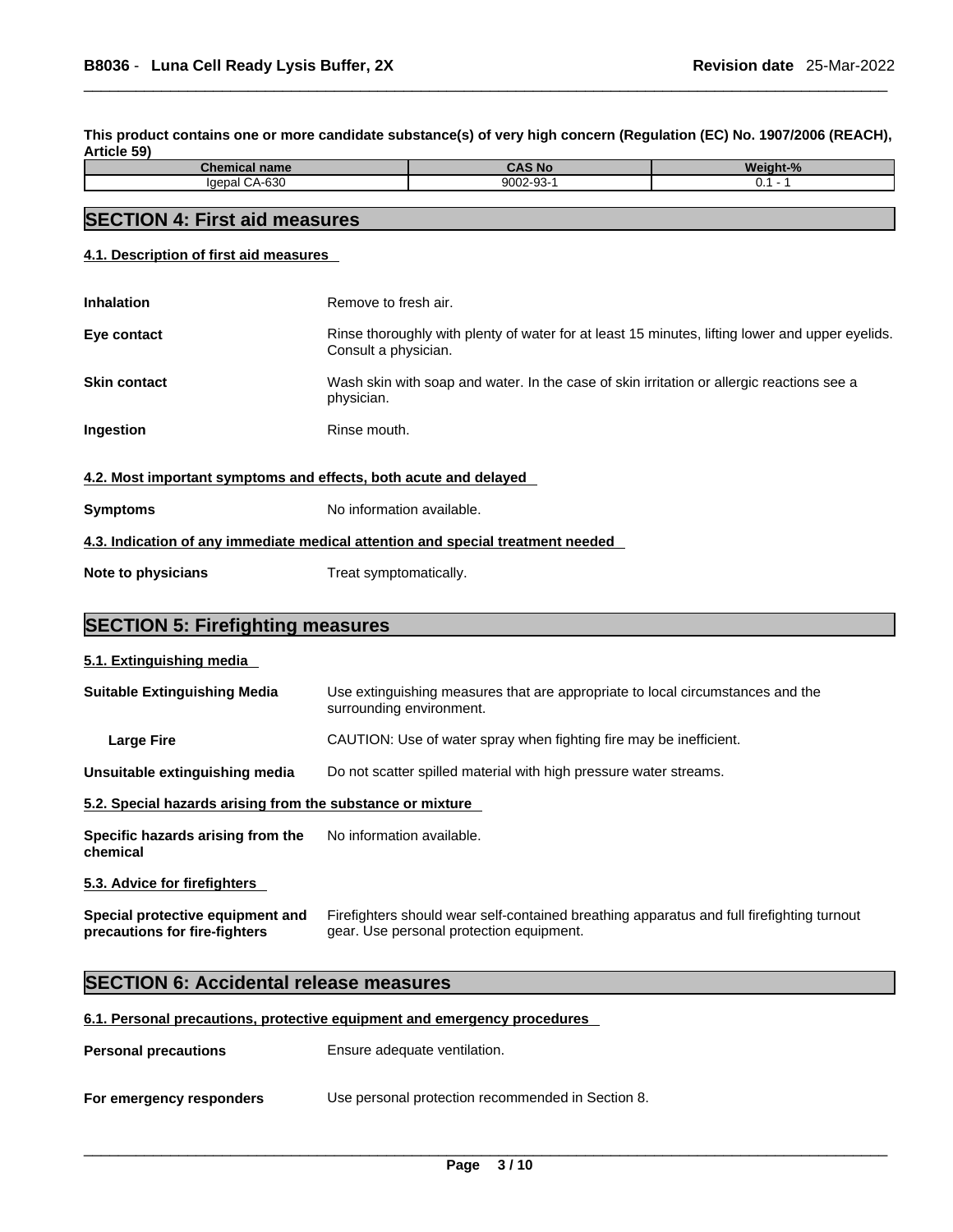| 6.2. Environmental precautions                            |                                                                                      |
|-----------------------------------------------------------|--------------------------------------------------------------------------------------|
| <b>Environmental precautions</b>                          | See Section 12 for additional Ecological Information.                                |
| 6.3. Methods and material for containment and cleaning up |                                                                                      |
| <b>Methods for containment</b>                            | Prevent further leakage or spillage if safe to do so.                                |
| Methods for cleaning up                                   | Take up mechanically, placing in appropriate containers for disposal.                |
| Prevention of secondary hazards                           | Clean contaminated objects and areas thoroughly observing environmental regulations. |
| 6.4. Reference to other sections                          |                                                                                      |
| Reference to other sections                               | See section 8 for more information. See section 13 for more information.             |

# **SECTION 7: Handling and storage**

| 7.1. Precautions for safe handling                                |                                                                        |
|-------------------------------------------------------------------|------------------------------------------------------------------------|
| Advice on safe handling                                           | Ensure adequate ventilation.                                           |
| <b>General hygiene considerations</b>                             | Handle in accordance with good industrial hygiene and safety practice. |
| 7.2. Conditions for safe storage, including any incompatibilities |                                                                        |
| <b>Storage Conditions</b>                                         | Keep container tightly closed in a dry and well-ventilated place.      |
|                                                                   |                                                                        |

# **7.3. Specific end use(s)**

**Risk management methods [RMM]** The information required is contained in this Safety Data Sheet.

# **SECTION 8: Exposure controls/personal protection**

# **8.1. Control parameters**

| <b>Exposure Limits</b>                                                               | This product, as supplied, does not contain any hazardous materials with occupational<br>exposure limits established by the region specific regulatory bodies. |
|--------------------------------------------------------------------------------------|----------------------------------------------------------------------------------------------------------------------------------------------------------------|
| <b>Biological occupational exposure</b><br>limits                                    | This product, as supplied, does not contain any hazardous materials with biological limits<br>established by the region specific regulatory bodies.            |
| Derived No Effect Level (DNEL)<br><b>Predicted No Effect Concentration</b><br>(PNEC) | No information available.<br>No information available.                                                                                                         |
| 8.2. Exposure controls                                                               |                                                                                                                                                                |
| <b>Engineering controls</b>                                                          | No information available.                                                                                                                                      |
| Individual protection measures,<br>such as personal protective<br>equipment          |                                                                                                                                                                |
| Eye/face protection                                                                  | No special protective equipment required.                                                                                                                      |
|                                                                                      |                                                                                                                                                                |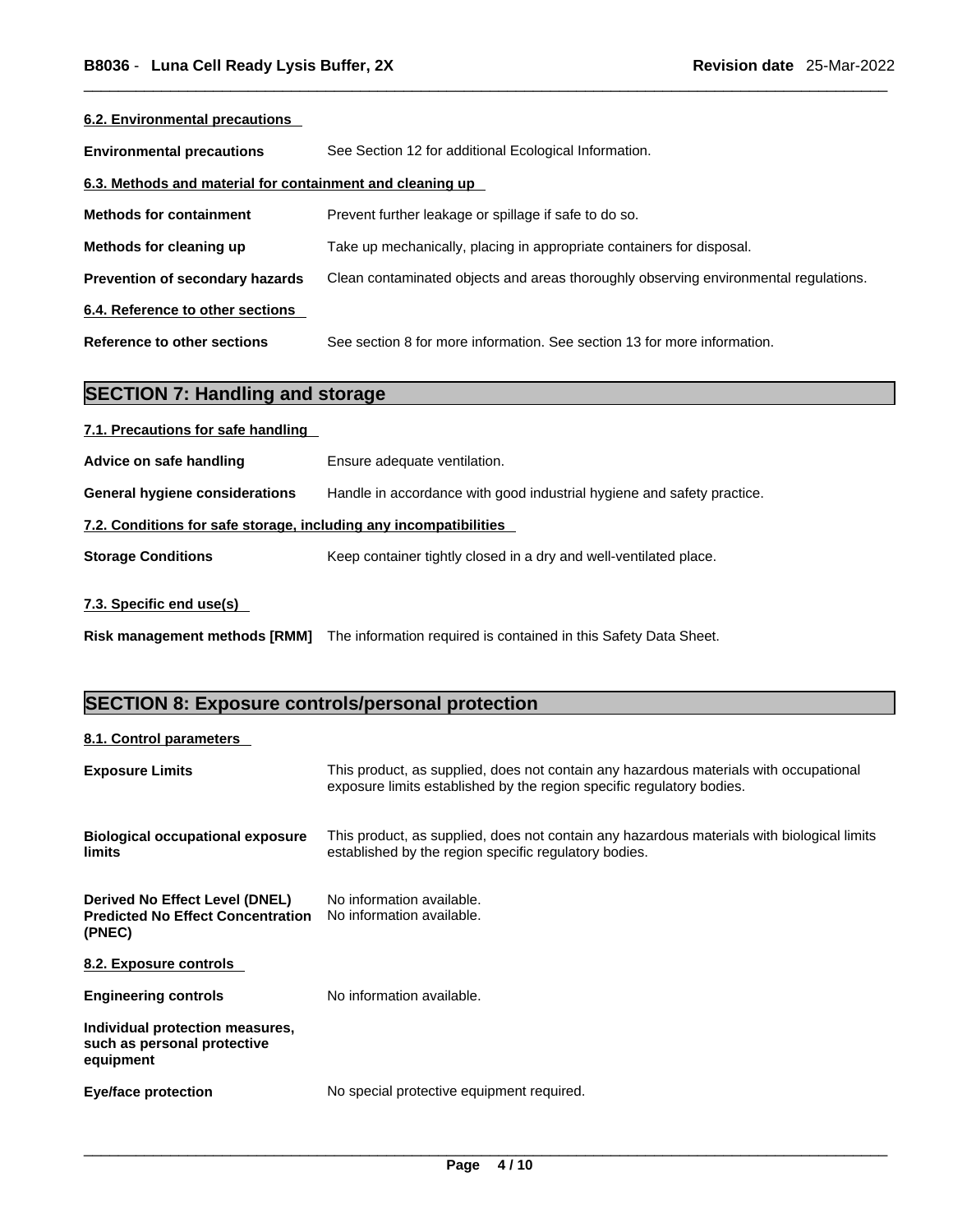| Skin and body protection               | No special protective equipment required.                                                                                                                                   |
|----------------------------------------|-----------------------------------------------------------------------------------------------------------------------------------------------------------------------------|
| <b>Respiratory protection</b>          | No protective equipment is needed under normal use conditions. If exposure limits are<br>exceeded or irritation is experienced, ventilation and evacuation may be required. |
| General hygiene considerations         | Handle in accordance with good industrial hygiene and safety practice.                                                                                                      |
| <b>Environmental exposure controls</b> | No information available.                                                                                                                                                   |

# **SECTION 9: Physical and chemical properties**

| 9.1. Information on basic physical and chemical properties |                          |                  |  |  |
|------------------------------------------------------------|--------------------------|------------------|--|--|
| <b>Physical state</b>                                      | Liquid                   |                  |  |  |
| Appearance                                                 | <b>Blue</b>              |                  |  |  |
| Color                                                      | No information available |                  |  |  |
| Odor                                                       | None.                    |                  |  |  |
| <b>Odor threshold</b>                                      | No information available |                  |  |  |
|                                                            |                          |                  |  |  |
| <b>Property</b>                                            | <b>Values</b>            | Remarks • Method |  |  |
| Melting point / freezing point                             | No data available        | None known       |  |  |
| Initial boiling point and boiling                          | No data available        | None known       |  |  |
| range                                                      |                          |                  |  |  |
| <b>Flammability (solid, gas)</b>                           | No data available        | None known       |  |  |
| <b>Flammability Limit in Air</b>                           |                          | None known       |  |  |
| <b>Upper flammability or explosive</b>                     | No data available        |                  |  |  |
| <b>limits</b>                                              |                          |                  |  |  |
| Lower flammability or explosive                            | No data available        |                  |  |  |
| limits                                                     |                          |                  |  |  |
| <b>Flash point</b>                                         | No data available        | None known       |  |  |
| <b>Autoignition temperature</b>                            | No data available        | None known       |  |  |
| <b>Decomposition temperature</b>                           |                          | None known       |  |  |
| pH                                                         | 7.4                      |                  |  |  |
| pH (as aqueous solution)                                   | No data available        | None known       |  |  |
| <b>Kinematic viscosity</b>                                 | No data available        | None known       |  |  |
| <b>Dynamic viscosity</b>                                   | No data available        | None known       |  |  |
| <b>Water solubility</b>                                    | No data available        | None known       |  |  |
| Solubility(ies)                                            | No data available        | None known       |  |  |
| <b>Partition coefficient</b>                               | No data available        | None known       |  |  |
| Vapor pressure                                             | No data available        | None known       |  |  |
| <b>Relative density</b>                                    | No data available        | None known       |  |  |
| <b>Bulk density</b>                                        | No data available        |                  |  |  |
| <b>Liquid Density</b>                                      | No data available        |                  |  |  |
| <b>Vapor density</b>                                       | No data available        | None known       |  |  |
| <b>Particle characteristics</b>                            |                          |                  |  |  |
| <b>Particle Size</b>                                       | No information available |                  |  |  |
| <b>Particle Size Distribution</b>                          | No information available |                  |  |  |
|                                                            |                          |                  |  |  |

# **9.2. Other information**

*9.2.1. Information with regard to physical hazard classes* Not applicable

*9.2.2. Other safety characteristics* No information available

# **SECTION 10: Stability and reactivity**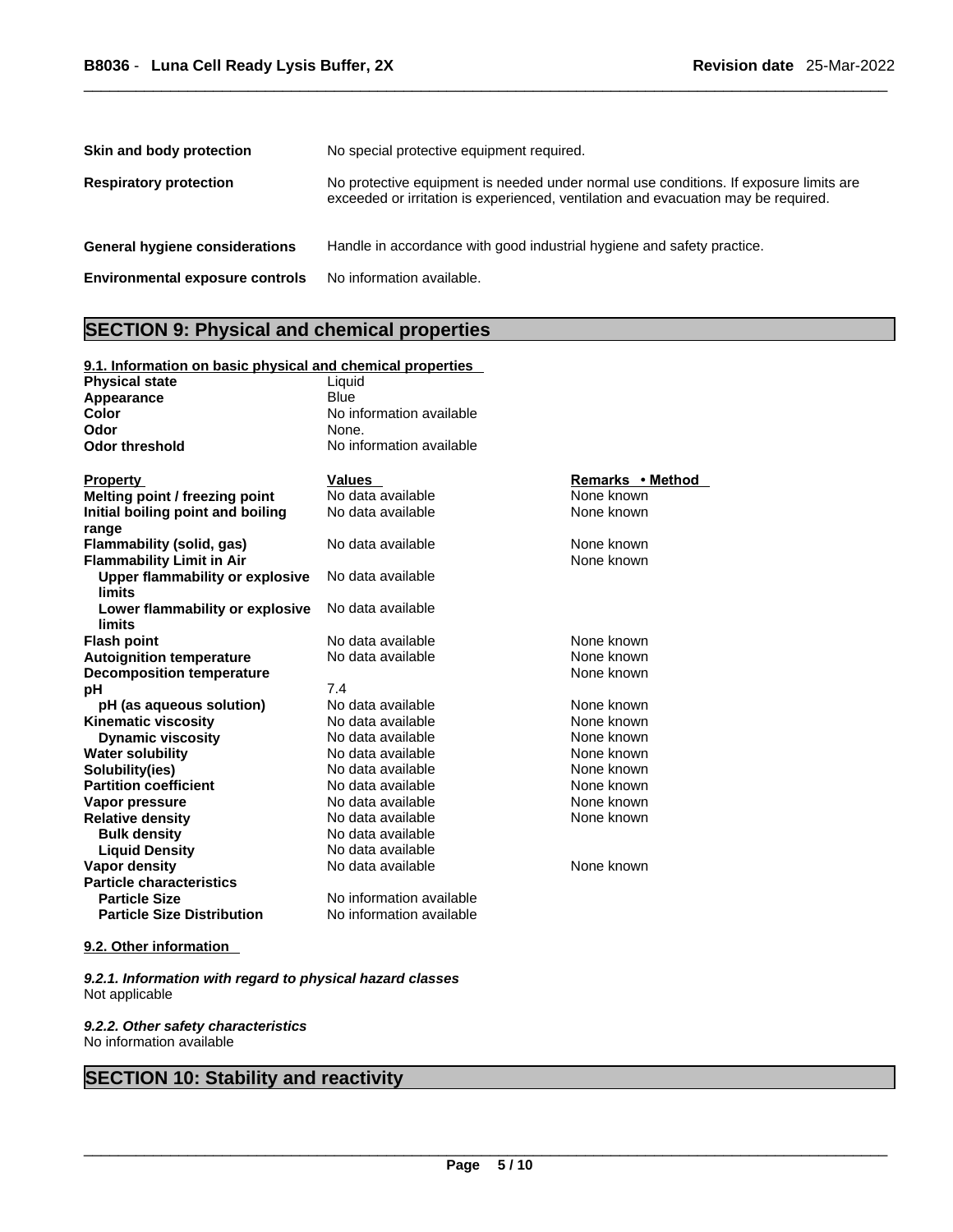| 10.1. Reactivity                                                                                   |                                           |  |  |  |
|----------------------------------------------------------------------------------------------------|-------------------------------------------|--|--|--|
| <b>Reactivity</b>                                                                                  | No information available.                 |  |  |  |
| 10.2. Chemical stability                                                                           |                                           |  |  |  |
| <b>Stability</b>                                                                                   | Stable under normal conditions.           |  |  |  |
| <b>Explosion data</b><br>Sensitivity to mechanical impact None.<br>Sensitivity to static discharge | None.                                     |  |  |  |
| 10.3. Possibility of hazardous reactions                                                           |                                           |  |  |  |
| Possibility of hazardous reactions None under normal processing.                                   |                                           |  |  |  |
| 10.4. Conditions to avoid                                                                          |                                           |  |  |  |
| <b>Conditions to avoid</b>                                                                         | None known based on information supplied. |  |  |  |
| 10.5. Incompatible materials                                                                       |                                           |  |  |  |
| Incompatible materials                                                                             | None known based on information supplied. |  |  |  |
| 10.6. Hazardous decomposition products                                                             |                                           |  |  |  |
| Hazardous decomposition products None known based on information supplied.                         |                                           |  |  |  |

# **SECTION 11: Toxicological information**

# **11.1. Information on hazard classes as defined in Regulation (EC) No 1272/2008**

# **Information on likely routes of exposure**

## **Product Information**

| <b>Inhalation</b>                                                            | Specific test data for the substance or mixture is not available. |  |
|------------------------------------------------------------------------------|-------------------------------------------------------------------|--|
| Eye contact                                                                  | Specific test data for the substance or mixture is not available. |  |
| <b>Skin contact</b>                                                          | Specific test data for the substance or mixture is not available. |  |
| <b>Ingestion</b>                                                             | Specific test data for the substance or mixture is not available. |  |
| Symptoms related to the physical, chemical and toxicological characteristics |                                                                   |  |
|                                                                              |                                                                   |  |

**Symptoms** No information available.

**Acute toxicity** 

**Numerical measures of toxicity**

## **Component Information**

| Chemical name | Oral LD50            | Dermal LD50 | Inhalation LC50 |
|---------------|----------------------|-------------|-----------------|
| Igepal CA-630 | $= 1800$ mg/kg (Rat) |             |                 |
|               | $= 1700$ mg/kg (Rat) |             |                 |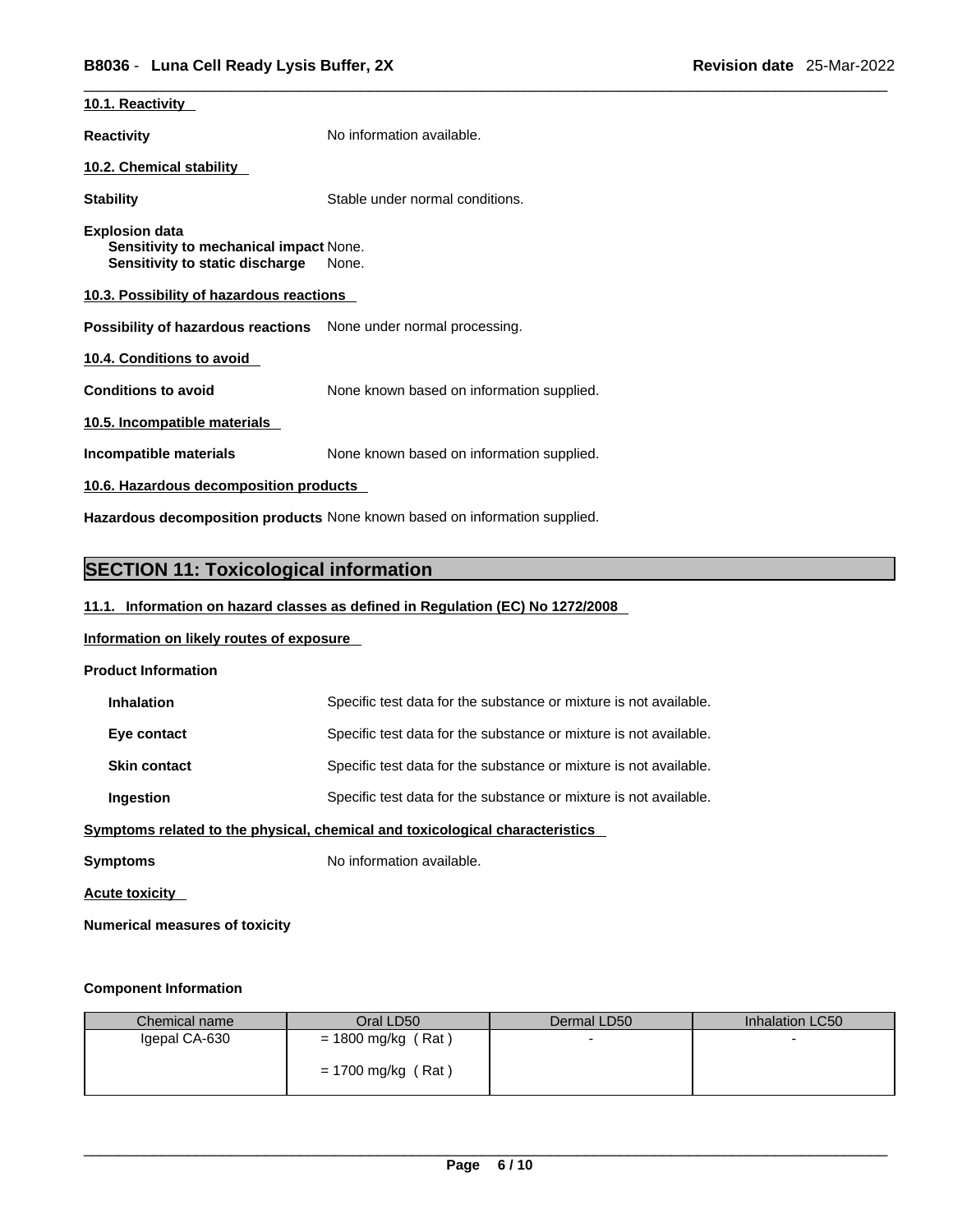| Delayed and immediate effects as well as chronic effects from short and long-term exposure |                                                                             |  |  |
|--------------------------------------------------------------------------------------------|-----------------------------------------------------------------------------|--|--|
| <b>Skin corrosion/irritation</b>                                                           | No information available.                                                   |  |  |
| Serious eye damage/eye irritation                                                          | No information available.                                                   |  |  |
| Respiratory or skin sensitization                                                          | No information available.                                                   |  |  |
| <b>Germ cell mutagenicity</b>                                                              | No information available.                                                   |  |  |
| Carcinogenicity                                                                            | No information available.                                                   |  |  |
| <b>Reproductive toxicity</b>                                                               | No information available.                                                   |  |  |
| <b>STOT - single exposure</b>                                                              | No information available.                                                   |  |  |
| <b>STOT - repeated exposure</b>                                                            | No information available.                                                   |  |  |
| <b>Aspiration hazard</b>                                                                   | No information available.                                                   |  |  |
| 11.2. Information on other hazards                                                         |                                                                             |  |  |
| 11.2.1. Endocrine disrupting properties                                                    |                                                                             |  |  |
| <b>Endocrine disrupting properties</b>                                                     | No information available.                                                   |  |  |
| 11.2.2. Other information                                                                  |                                                                             |  |  |
| Other adverse effects                                                                      | No information available.                                                   |  |  |
| <b>SECTION 12: Ecological information</b>                                                  |                                                                             |  |  |
| 12.1. Toxicity                                                                             |                                                                             |  |  |
| <b>Ecotoxicity</b>                                                                         |                                                                             |  |  |
| <b>Unknown aquatic toxicity</b>                                                            | Contains 0 % of components with unknown hazards to the aquatic environment. |  |  |
| 12.2. Persistence and degradability                                                        |                                                                             |  |  |
| Persistence and degradability                                                              | No information available.                                                   |  |  |
| 12.3. Bioaccumulative potential                                                            |                                                                             |  |  |
| <b>Bioaccumulation</b>                                                                     | There is no data for this product.                                          |  |  |
| 12.4. Mobility in soil                                                                     |                                                                             |  |  |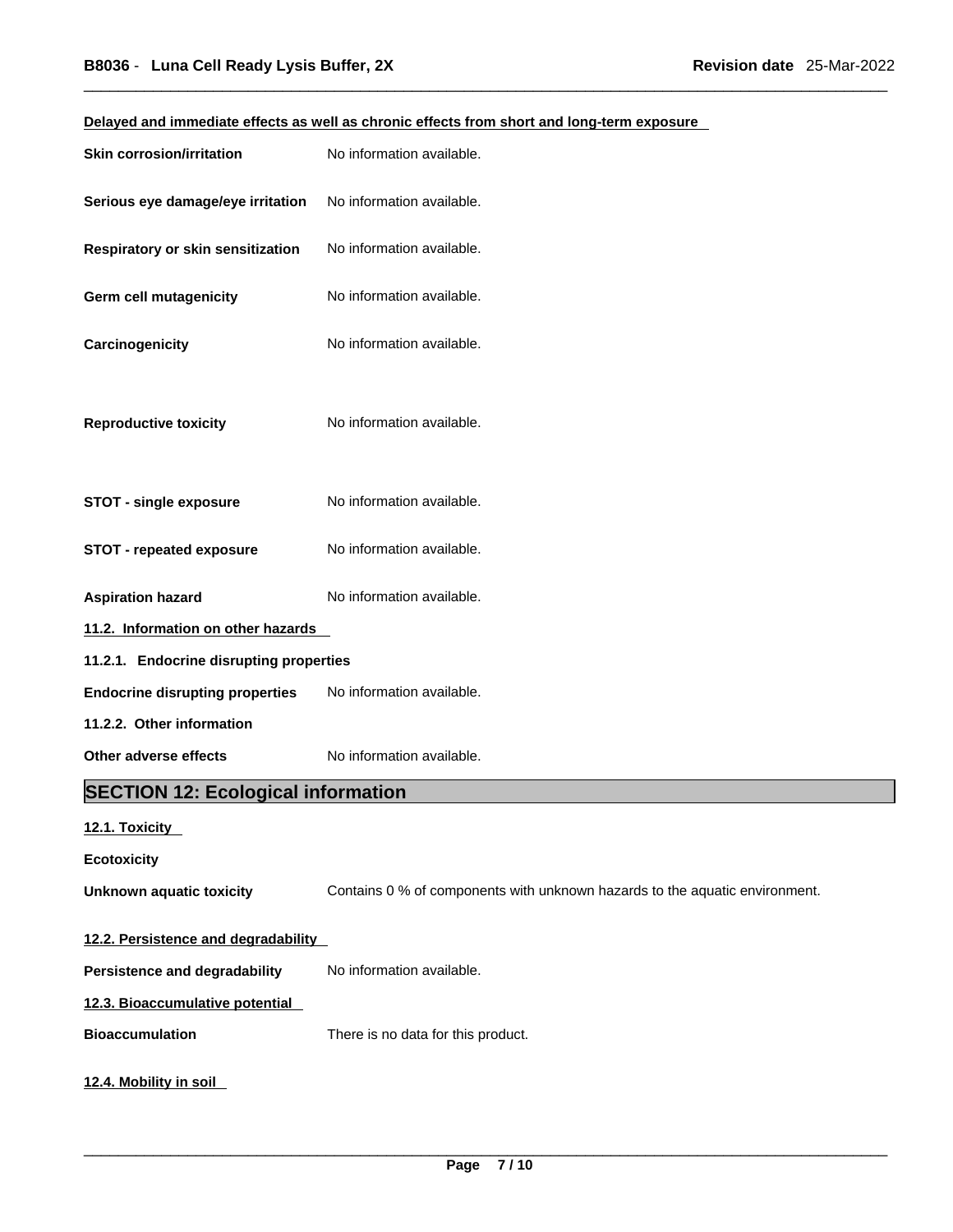**Mobility in soil** No information available.

# **12.5. Results of PBT and vPvB assessment**

**PBT** and **vPvB** assessment No information available.

**12.6. Other adverse effects** 

**Endocrine disrupting properties** No information available.

# **12.7. Other adverse effects**

No information available.

# **SECTION 13: Disposal considerations**

## **13.1. Waste treatment methods**

| Waste from residues/unused | Dispose of in accordance with local regulations. Dispose of waste in accordance with |
|----------------------------|--------------------------------------------------------------------------------------|
| products                   | environmental legislation.                                                           |
| Contaminated packaging     | Do not reuse empty containers.                                                       |

# **SECTION 14: Transport information**

| <b>IATA</b>                       |                          |
|-----------------------------------|--------------------------|
| 14.1 UN number or ID number       | Not regulated            |
| 14.2                              |                          |
| 14.3 Transport hazard class(es)   | Not regulated            |
| 14.4 Packing group                | Not regulated            |
| 14.5 Environmental hazard         | Not applicable           |
| 14.6 Special precautions for user |                          |
| <b>Special Provisions</b>         | None                     |
| <b>IMDG</b>                       |                          |
| 14.1 UN number or ID number       | Not regulated            |
| 14.2                              |                          |
| 14.3 Transport hazard class(es)   | Not regulated            |
| 14.4 Packing group                | Not regulated            |
| 14.5 Environmental hazard         | Not applicable           |
| 14.6 Special precautions for user |                          |
| <b>Special Provisions</b>         | None                     |
| 14.7 Maritime transport in bulk   | No information available |
| according to IMO instruments      |                          |
| <b>RID</b>                        |                          |
| <b>14.1 UN/ID No</b>              | Not regulated            |
| 14.2                              |                          |
| 14.3 Transport hazard class(es)   | Not regulated            |
| 14.4 Packing group                | Not regulated            |
| 14.5 Environmental hazard         | Not applicable           |
| 14.6 Special precautions for user |                          |
| <b>Special Provisions</b>         | None                     |
| <b>ADR</b>                        |                          |
| 14.1 UN number or ID number       | Not regulated            |
| 14.2                              |                          |
| 14.3 Transport hazard class(es)   | Not regulated            |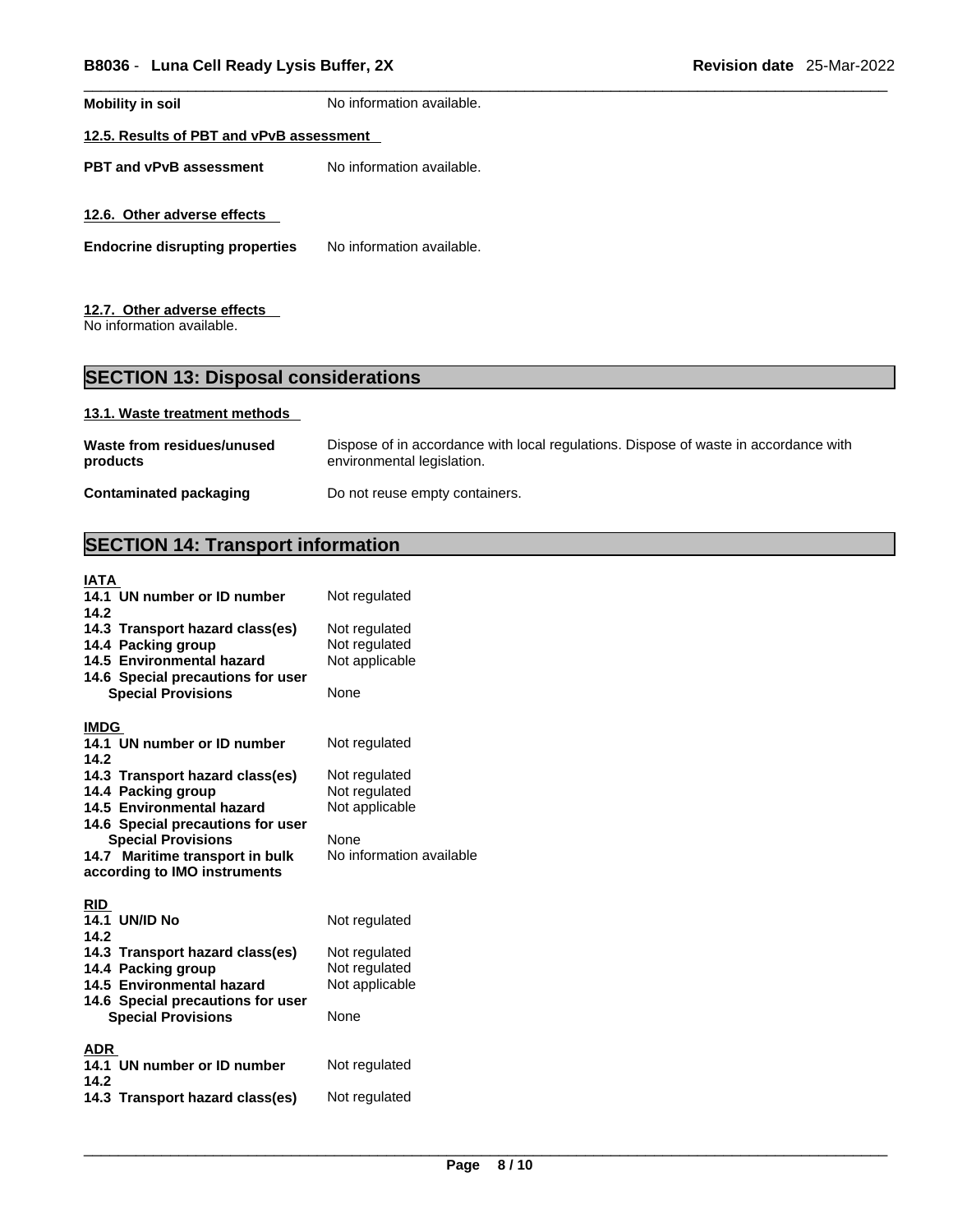| 14.4 Packing group                | Not regulated  |  |
|-----------------------------------|----------------|--|
| 14.5 Environmental hazard         | Not applicable |  |
| 14.6 Special precautions for user |                |  |

**14.6 Special precautions for user Special Provisions** 

# **SECTION 15: Regulatory information**

**15.1. Safety, health and environmental regulations/legislation specific for the substance or mixture**

#### **European Union**

Take note of Directive 98/24/EC on the protection of the health and safety of workers from the risks related to chemical agents at work.

#### **Authorizations and/or restrictions on use:**

This product contains one or more substance(s) subject to authorization (Regulation (EC) No. 1907/2006 (REACH), Annex XIV)

| Chemical name l           | Restricted substance per REACH | Substance subject to authorization per |  |
|---------------------------|--------------------------------|----------------------------------------|--|
|                           | Annex XVII                     | <b>REACH Annex XIV</b>                 |  |
| Igepal CA-630 - 9002-93-1 |                                |                                        |  |

#### **Persistent Organic Pollutants**

Not applicable

**Ozone-depleting substances (ODS) regulation (EC) 1005/2009** Not applicable

| <b>International Inventories</b> |                                                  |
|----------------------------------|--------------------------------------------------|
| <b>TSCA</b>                      | Contact supplier for inventory compliance status |
| <b>DSL/NDSL</b>                  | Contact supplier for inventory compliance status |
| <b>EINECS/ELINCS</b>             | Contact supplier for inventory compliance status |
| <b>ENCS</b>                      | Contact supplier for inventory compliance status |
| <b>IECSC</b>                     | Contact supplier for inventory compliance status |
| <b>KECL</b>                      | Contact supplier for inventory compliance status |
| <b>PICCS</b>                     | Contact supplier for inventory compliance status |
| AIIC-                            | Contact supplier for inventory compliance status |
| <b>NZIoC</b>                     | Contact supplier for inventory compliance status |

 **Legend:** 

 **TSCA** - United States Toxic Substances Control Act Section 8(b) Inventory

 **DSL/NDSL** - Canadian Domestic Substances List/Non-Domestic Substances List

 **EINECS/ELINCS** - European Inventory of Existing Chemical Substances/European List of Notified Chemical Substances

 **ENCS** - Japan Existing and New Chemical Substances

 **IECSC** - China Inventory of Existing Chemical Substances

 **KECL** - Korean Existing and Evaluated Chemical Substances

 **PICCS** - Philippines Inventory of Chemicals and Chemical Substances

 **AICS** - Australian Inventory of Chemical Substances

 **NZIoC** - New Zealand Inventory of Chemicals

#### **15.2. Chemical safety assessment**

**Chemical Safety Report** No information available